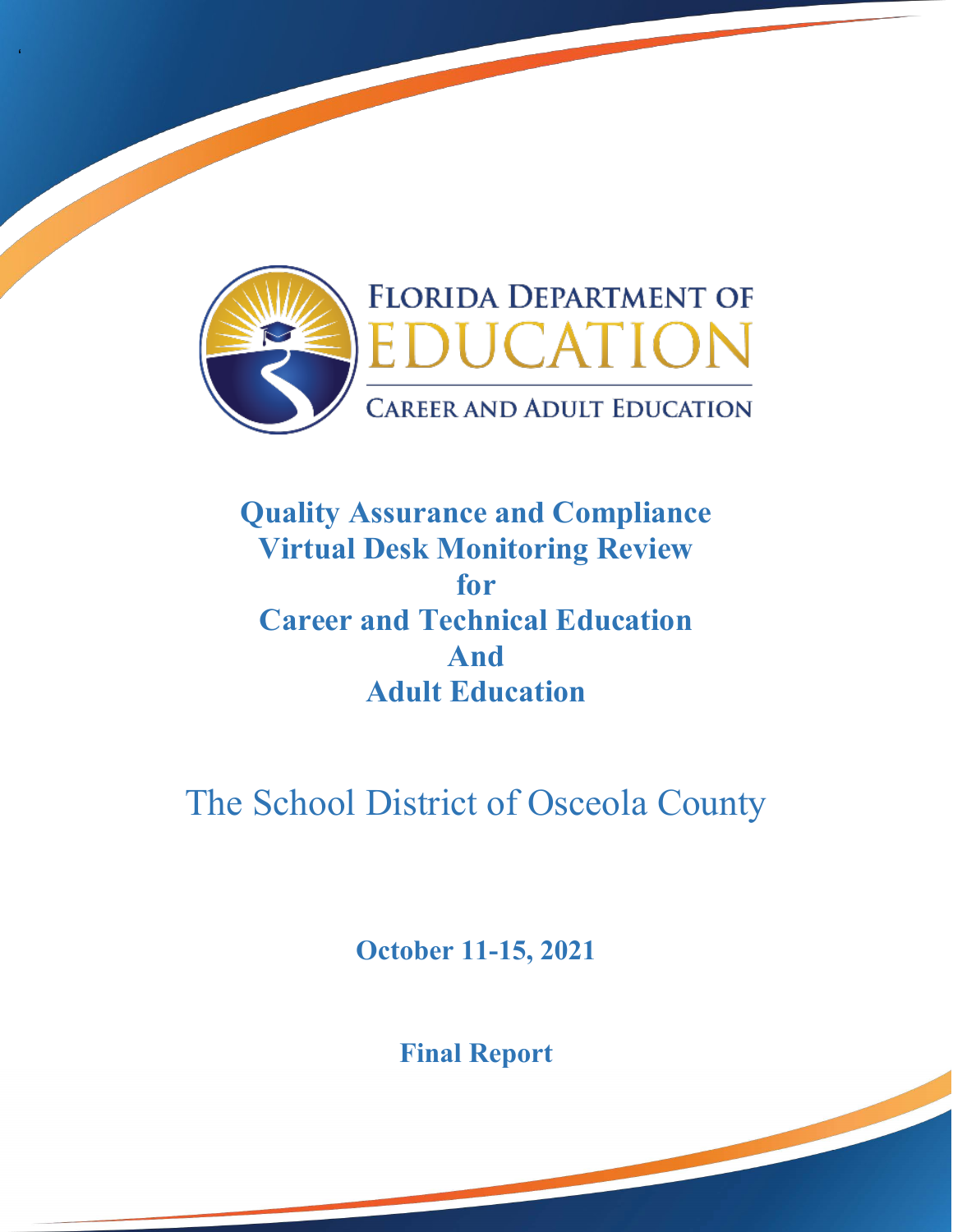### TABLE OF CONTENTS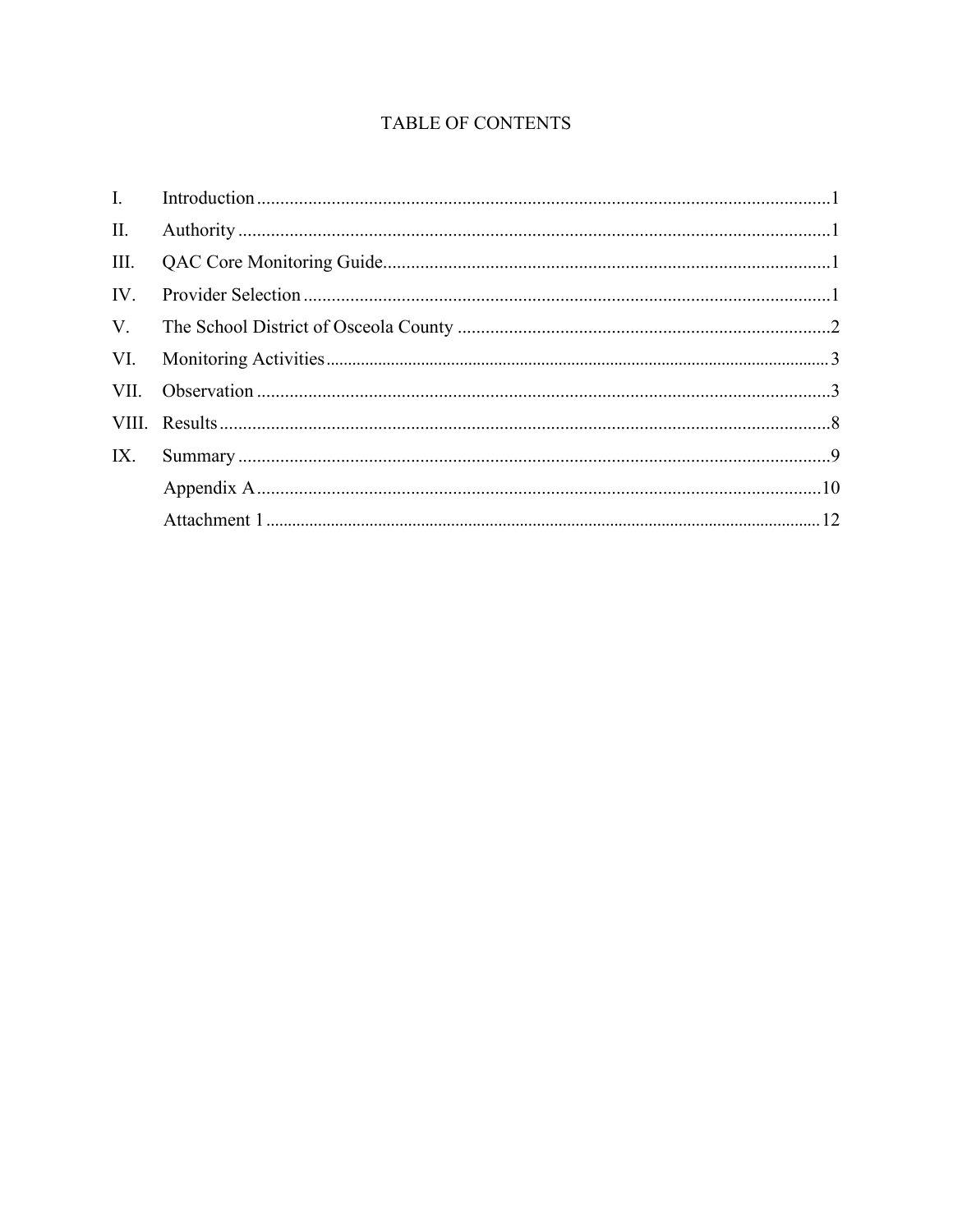#### **The School District of Osceola County**  Florida Department of Education Division of Career and Adult Education **Career and Technical Education and Adult Education Quality Assurance and Compliance Monitoring Report**

#### **I. INTRODUCTION**

 compliance. As stewards of federal and state funds, it is incumbent upon the division to monitor the use The Florida Department of Education (FDOE), Division of Career and Adult Education (division), in carrying out its roles of leadership, resource allocation, technical assistance, monitoring and evaluation, is required to oversee the performance and regulatory compliance of recipients of federal and state funding. The Quality Assurance and Compliance (QAC) section is responsible for designing, developing, implementing, and evaluating a comprehensive quality assurance system, including monitoring. The role of the quality assurance system is to assure financial accountability, program quality and regulatory of workforce education funds and regulatory compliance of providers on a regular basis.

#### **II. AUTHORITY**

Education for the 21<sup>st</sup> Century Act, and for Adult Education (AE) under the Workforce Innovation and procedures for reviewing and approving applications for sub-grants and amendments to those applicable statutes and regulations pursuant to 34 CFR 76.770, Education Department General Administrative Regulations (EDGAR) and the Uniform Grant Guidance (UGG) for grant awards issued on or after December 26, 2014. The Florida Department of Education, Division of Career and Adult The FDOE receives federal funding from the U.S. Department of Education (USDOE) for Career and Technical Education (CTE) under the Carl D. Perkins (Perkins) Strengthening Career and Technical Opportunity Act (WIOA) of 2014. FDOE awards sub-grants to eligible providers to administer local programs. FDOE must monitor providers to ensure compliance with federal requirements, including Florida's approved state plans for CTE and Adult Education/Family Literacy. Each state shall have applications, for providing technical assistance, for evaluating projects and for performing other administrative responsibilities the state has determined are necessary to ensure compliance with Education, is required to oversee the performance of sub-grantees in the enforcement of all laws and rules (Sections 1001.03(8) and 1008.32, Florida Statutes).

#### **III. QAC CORE MONITORING GUIDE**

 The Core Monitoring Guide (CMG) is intended to be used broadly by any reviewer conducting an onsite or desk monitoring of any program currently administered by the division. The guide provides a summary of each facet of the monitoring design and the process. It also contains objectives that may be used as agencies are monitored or reviewed. It is located on the division's website at [http://fldoe.org/academics/career-adult-edu/compliance.](http://fldoe.org/academics/career-adult-edu/compliance) 

#### **IV. PROVIDER SELECTION**

 Various sources of data are used throughout the implementation of the quality assurance system. The monitoring component of the system is risk-based. Risk assessment is a process used to evaluate variables associated with the grants and assign a rating for the level of risk to the department and the division. A risk matrix identifying certain operational risk factors is completed for each provider. The risk matrix for consideration of available resources are used to determine one or more appropriate monitoring each program monitored is located in Appendix A. The results of the risk assessment process and strategy(ies) to be implemented.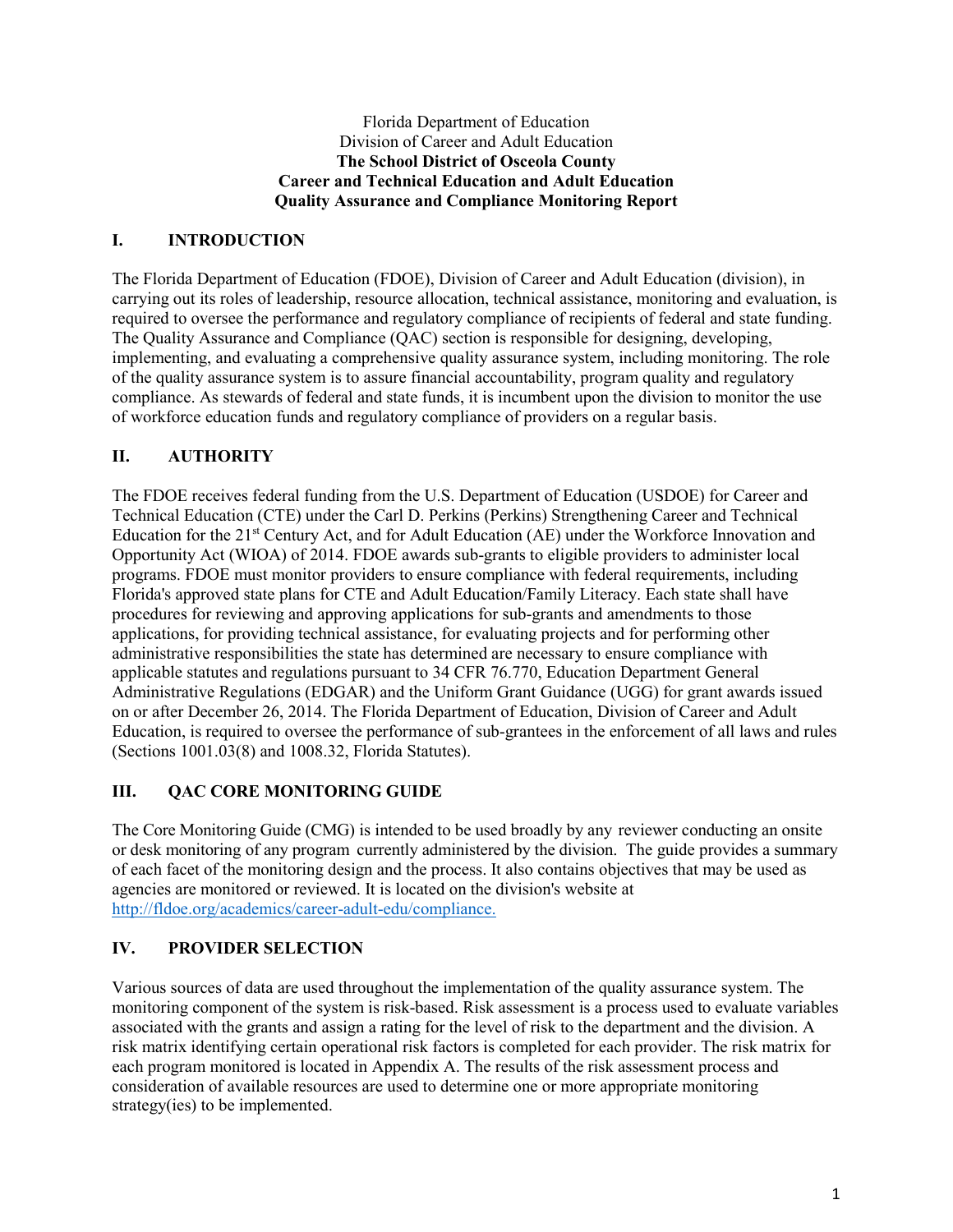The QAC section may apply any specific monitoring strategy to any federal or state-funded provider at any time. There may be circumstances that may warrant onsite monitoring, desk monitoring review or other strategies regardless of a provider's risk matrix score.

 monitoring review (VDMR). Notification was initially sent to Dr. Debra P. Pace, superintendent, on July 14, 2021. The designated representative for the agency was Dr. Jeffery Arnott. The division's The School District of Osceola County (SDOC) monitoring strategy was determined to be a virtual desk representative conducting the VDMR was the program specialist, Charles Davis of the Quality Assurance and Compliance section.

#### **V. The School District of Osceola County**

#### ENROLLMENT:

CTE (possible duplication at program level): Secondary – 27,949; Post-secondary – 4,427  $AE - 3.037$ 

#### **Finance**

The provider was awarded the following grants for fiscal year's (FY) 2018-19, 2019-2020 and 2020-21:

| FY 2018-19                                                                      |                     |                           |                 |
|---------------------------------------------------------------------------------|---------------------|---------------------------|-----------------|
| Grants                                                                          | <b>Grant Number</b> | <b>Grant Amount</b>       | Unexpended      |
| Perkins Secondary                                                               | 490-1619B-9CS01     | 707,350.00<br>\$          | 73,112.78<br>S  |
| Perkins Post-secondary                                                          | 490-1619B-9CP01     | \$<br>178,016.00          | \$<br>543.67    |
| <b>Adult Education - IELCE</b>                                                  | 490-1939B-9CE01     | \$<br>156,518.00          | 20,847.81<br>\$ |
| <b>Adult Education - AGE</b>                                                    | 490-1919B-9CG01     | \$<br>444,621.00          | \$<br>4,657.35  |
| FY 2019-20                                                                      |                     |                           |                 |
| Grants                                                                          | <b>Grant Number</b> | <b>Grant Amount</b>       | Unexpended      |
| Perkins Secondary                                                               | 490-1610B-0CS01     | \$<br>729,315.00          | 6,618.83<br>\$  |
| Perkins Post-secondary                                                          | 490-1610B-0CP01     | \$<br>167,113.00          | \$<br>4,253.34  |
| <b>Adult Education - IELCE</b>                                                  | 490-1930B-0CE01     | \$<br>156,518.00          | \$<br>4,623.99  |
| <b>Adult Education - AGE</b>                                                    | 490-1910B-0CG01     | $\mathbf S$<br>444,621.00 | \$<br>4,619.10  |
| FY 2020-21                                                                      |                     |                           |                 |
| Grants                                                                          | <b>Grant Number</b> | <b>Grant Amount</b>       | Unexpended      |
| Perkins Secondary                                                               | 490-1611B-1CS01     | \$<br>764,892.00          | N/A             |
| Perkins Post-secondary                                                          | 490-1611B-1CP01     | \$<br>171,583.00          | N/A             |
| <b>Adult Education - IELCE</b>                                                  | 490-1931B-1CE01     | \$<br>156,518.00          | N/A             |
| <b>AdultEducation - AGE</b>                                                     | 490-1911B-1CG01     | \$<br>444,624.00          | N/A             |
|                                                                                 |                     |                           |                 |
| <b>CARES Act - Rapid Credentialing</b><br><b>CARES Act - CTE Infrastructure</b> | 490-1230A-1CR02     | \$<br>259,289.00<br>\$    | N/A             |
|                                                                                 | 490-1230A-1C002     | 238,275.00                | N/A             |

 Additional information about the provider may be found at the following web address: <https://www.osceolaschools.net/>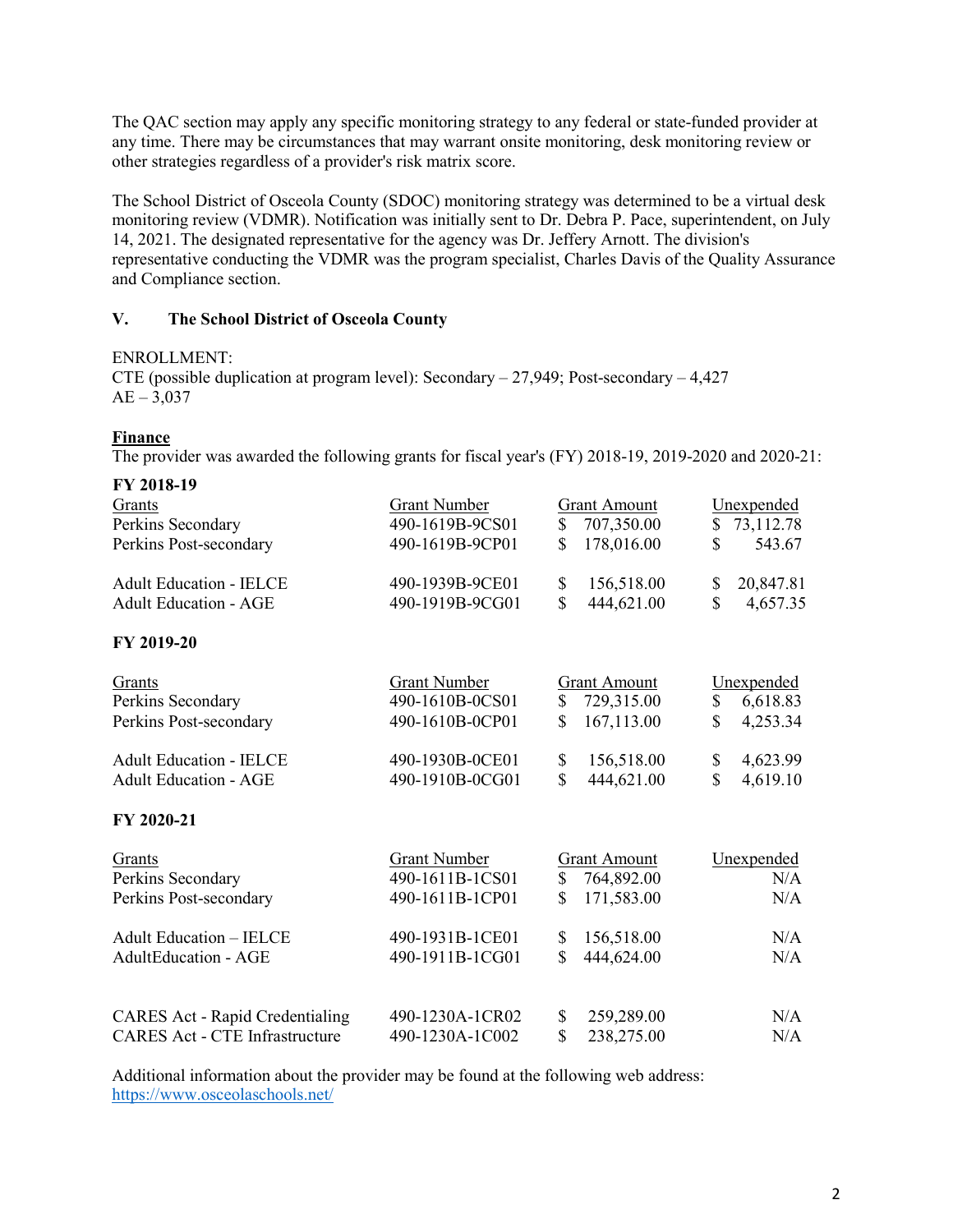#### **VI. MONITORING ACTIVITIES**

The monitoring activities included pre and post-review planning, an entrance and exit meeting, records review, and interviews with administrators, if necessary.

#### Onsite Visits

No onsite visits were made during the VDMR process.

#### Entrance and Exit Conferences

 conducted on October 15, 2021. The participants are listed below: The virtual entrance conference for SDOC was conducted on October 11, 2021. The exit conference was

| <b>Name</b>                           | <b>Title</b>                                                                     | Entrance<br>Conference | Exit<br>Conference |
|---------------------------------------|----------------------------------------------------------------------------------|------------------------|--------------------|
| Dr. Jeffery Arnott                    | Executive Director Secondary & Post-<br>Secondary Career and Technical Education | X                      | X                  |
| Karen Combs                           | <b>Coordinator Adult Education</b>                                               | $\mathbf{x}$           | $\mathbf{x}$       |
| <b>Timothy Burdette</b>               | Coordinator Career & Technical Education                                         | $\mathbf{x}$           | $\mathbf{x}$       |
| Teresa Haupt                          | Bookeeper/Finance                                                                | $\mathbf{x}$           | $\mathbf{x}$       |
| Margie Ortiz-Torres                   | Grants & Marketing Specialist                                                    | $\mathbf x$            | $\mathbf{x}$       |
| <b>FDOE Monitoring</b><br><b>Team</b> |                                                                                  |                        |                    |
| Chuck Davis                           | Program Specialist, QAC, FDOE                                                    | $\mathbf{x}$           | $\mathbf{x}$       |
| Michael Swift                         | Program Specialist, QAC, FDOE                                                    | $\mathbf{x}$           | $\mathbf{x}$       |
| Orion Price                           | Program Specialist, QAC, FDOE                                                    | X                      | X                  |

#### Interviews

SDOC administrators were available via teleconference for interviews, if necessary.

#### Records Review

section VII, item F. A minimum of 74 student records, were checked. In addition, policies and procedures Program, financial, administrative and student records were reviewed. A complete list is provided in were examined and discussed at various times during the monitoring review.

#### **VII. OBSERVATION**

- A. **ADMINISTRATION** refers to the management and supervision of programs, the structure of programs and services, grant oversight and other administrative areas.
	- develop, implement and evaluate the high school, alternative, career and technical, and adult • The Executive Director of Secondary and Post-Secondary Education is required to plan, school instructional programs and provide curriculum and instructional services to high schools.
	- Dr. Arnott provides budget requests, and reviews budget performance.
	- program areas are operating in the best interest of students. • Despite being managed by different administrative staff, the CTE and AE programs operate as a cohesive unit. Both sets of grant managers have regular meetings to ensure that both
	- stakeholders included but were not limited to: students; teachers; CareerSource Central • As part of the required Comprehensive Needs Assessment (CLNA), CTE administrative staff consulted with numerous individuals and entities across the district's service area. Those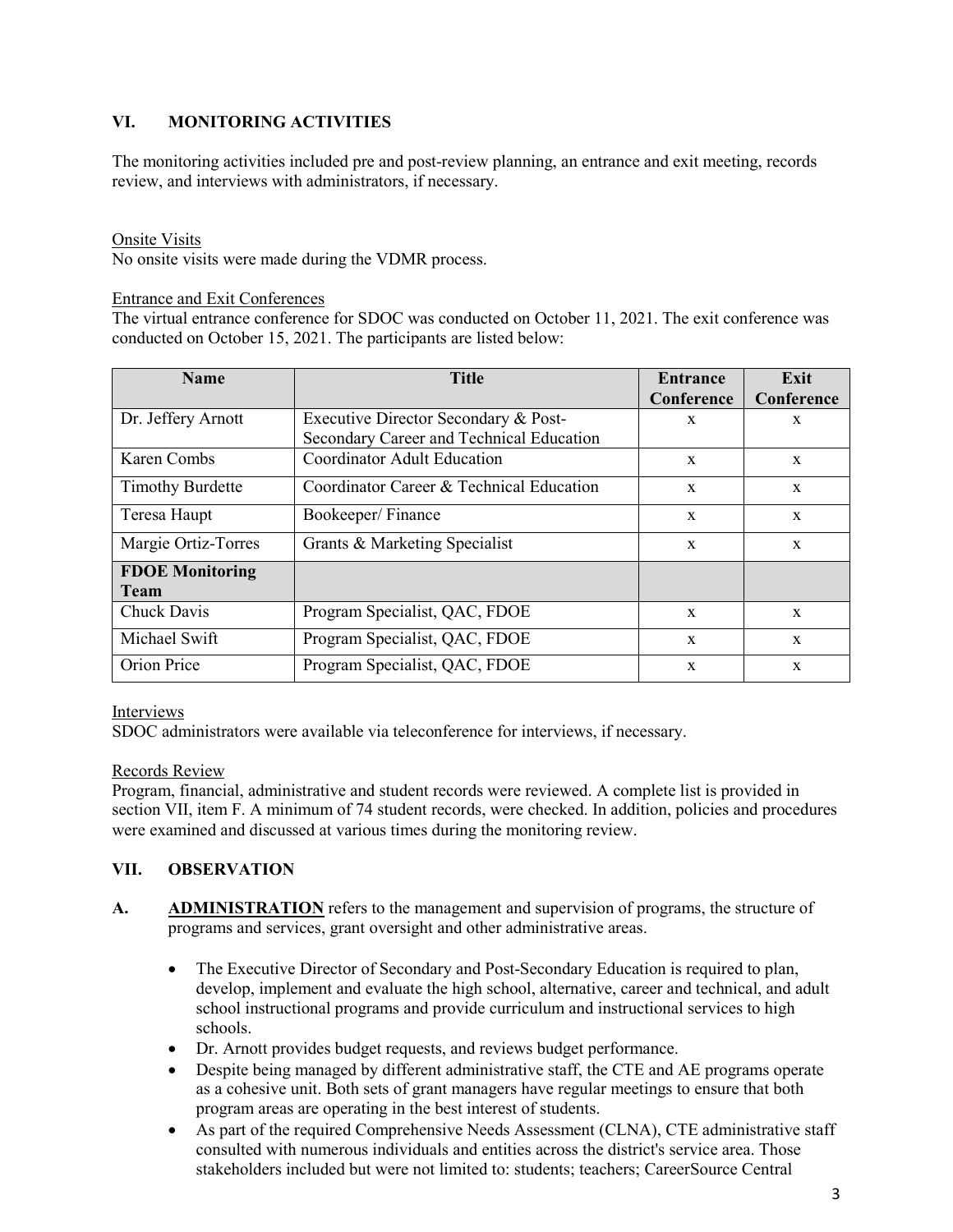several times a year, and they provided invaluable input and advice throughout the CLNA Florida; the Kissimmee Chamber of Commerce; and multiple local business and community leaders. All secondary and post-secondary CTE programs have advisory councils that meet process. The majority of these stakeholders who participated in the CLNA process are expected to serve as ongoing consultants to the CTE program.

- • The mandated CLNA (CTE only) provided the input as to what professions, occupations and trainings were needed in the community.
- **B.** DATA AND ASSESSMENT refer to all the data and assessment system components, including test administration, test security, data collection, entry, reporting, and procedures. The use of data in program decision-making is also explored and commented.
	- • SDOC utilizes FOCUS® as their integrated Student Information System (SIS) and Workforce Development Information System (WDIS).
	- workshops. Administrative staff also attends FDOE sponsored training and professional development events such as FDOE quarterly webinars, the Florida Association of Career and • The district has policies and procedures on data collection and offers annual localized training to CTE and AE administrative staff and teachers. Training provided by the district includes, but is not limited to: the annual Summer Workforce Education Leadership training; the annual Back-to-School teacher trainings; and National Reporting System (NRS) new user Technical Education (FACTE) conference and Workforce Education and District Data Advisory Council (WEDDAC) annual conferences.
	- The data quality procedures at Adult Learning Center Osceola (ALCO) include:
		- o Test scores are entered immediately after the student has completed the testing.
		- o FOCUS errors prohibit unusual test scores or inappropriate assessments entered.
		- <sup>o</sup> A data quality analyst reviews data frequently to ensure score gains are appropriate and information is entered correctly.
		- o Records of all trained test administrators are kept.
		- o There is a test and program orientation established for students.
		- o There is a double check between testing coordinators and Data Entry to ensure that LCP's are obtained correctly and they are entered into the SIS system, FOCUS.
	- Development (GED)® assessment, Pert, EOC or FSA must be certified and trained, either by at this time. Copies of test administrator and proctor certifications are housed in the • Any person who administers a Test of Adult Basic Education (TABE), Comprehensive Adult Student Assessment System (CASAS), and CASAS Goals, along with General Education publishers standards, or in accordance with K-12 testing policies for Osceola County Schools. All state Policies are followed for onsite administration. Remote testing is not done by ALCO administrator's office.Test administrations at ALCO are completed by following the test administration manual verbatim in order to ensure fair and consistent testing environment.
	- • All of the data elements required of their local Management Information System (MIS) were included in the system and verified during the desk review.
	- Student electronic files include "release of information" clauses as required by the Family Educational Rights and Privacy Act (FERPA).
	- VDMR. No errors were found. All student records were provided by SDOC. • Samples of CTE and AE student data were reviewed and verified for accuracy as part of the
- **C. CURRICULUM AND INSTRUCTION** refer to those elements that contribute to student learning and skill acquisition.
	- • SDOC offers 16 career clusters across 14 CTE locations and three Adult Learning Centers for AE. CTE programs are available across the county, but with some programs only offered at accommodate the many needs of their adult learners. specific locations, and AE services are provided at various times and locations to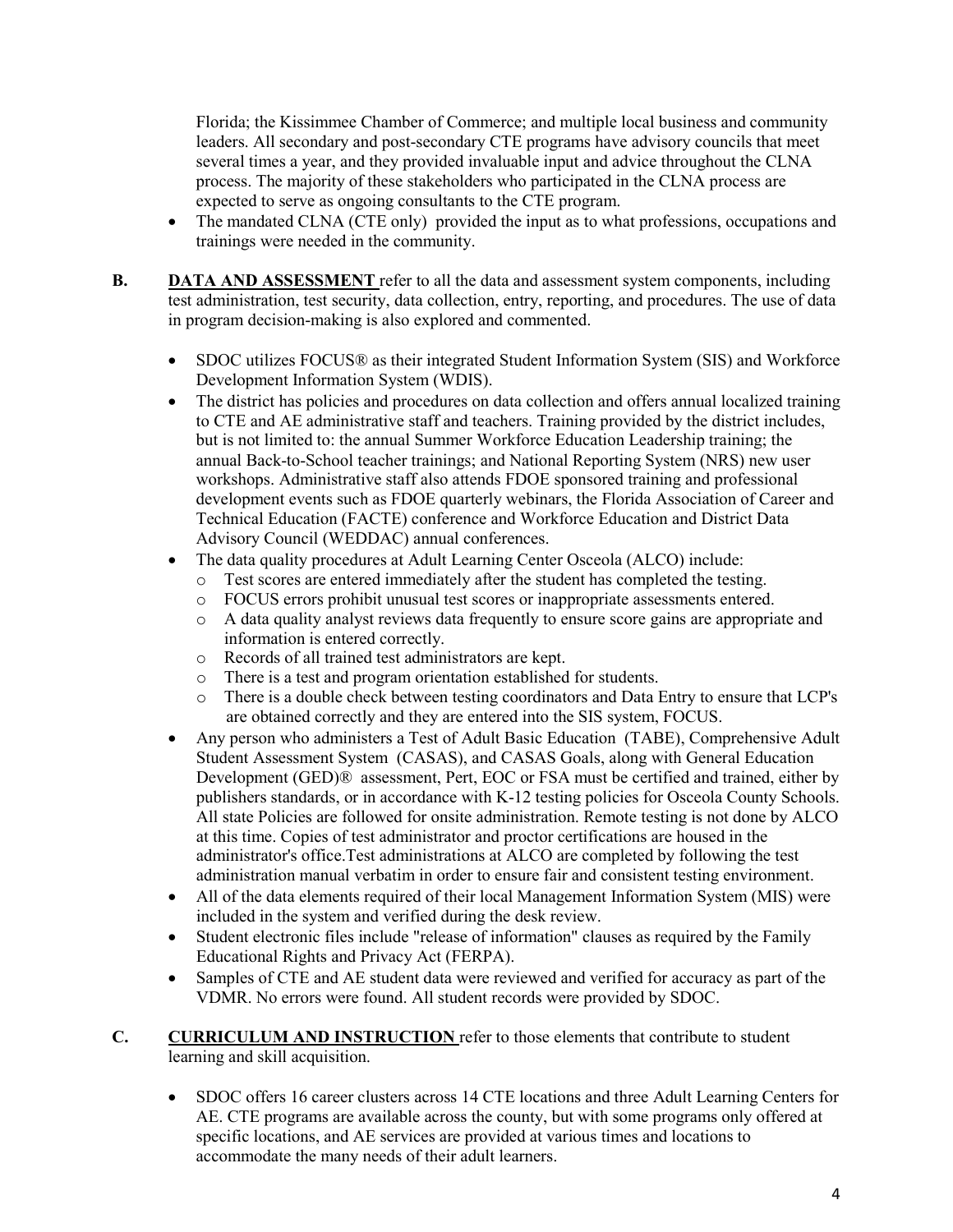- student is required to develop a career plan that incorporates the path to graduation in if students engage in CTE. Unfortunately, the CTE option is not available to all students due to low participation in middle school CTE. • Middle school programs provide a base for 9-12 CTE courses and provide students with the opportunity and guidance to enter and succeed in those programs. Every middle school alignment with career interests. The process for development of the career plan includes aligning the middle school CTE participation and career exploration with 9-12 CTE pathways
- and the SDOC. • Each high school in Osceola County offers Career Pathways Programs. The Career Pathways Program is a collaborative effort between [Valencia College,](https://valenciacollege.edu/students/career-pathways/programs/) Orange County Public Schools,
- Valencia College posted 4,215 college credit hours to Osceola County students in 2018-2019.
- Dual Enrollment is offered at three Osceola Technical College locations.
- is an online system that allows employees to track their professional growth. • AE and CTE instructors participate in ongoing trainings provided by FDOE, as well as annual professional development throughout the district. My Professional Growth System (MyPGS)
- Academy Coaches are provided to build the capacity of teachers to meet the learning needs of all students.
- In 2018-19, the district invested \$200,000 in the professional development, industry certification acquisition and opportunities for CTE teacher interactions with colleagues.
- • The district recently crafted a new Strategic Plan which included a focus on Talent Management.
- No reasonable services and accommodations are denied to those students who self-declare a disability. The district works with disabled students to ensure their individual needs are being met.
- **D.** TECHNOLOGY AND EQUIPMENT refer to a review of the technology and equipment used by students and instructors in the classroom; addresses access, availability, innovation, use and condition.
	- • All inventory criteria set forth by federal, state and local guidelines are included within the inventory management system. The inventory management system was verified during the VDMR.
	- The Inventory Control Clerk is the person responsible for conducting the annual inventory.
	- The district has a technology plan that includes policies on new equipment requests, equipment safety/storage, and old inventory disposal.
	- Property Records Technician acts as the custodian of all equipment.
	- SDOC uses an in-house system for General Ledger control accounts for general fixed assets. Control accounts utilized are in accordance with the Red Book and are accounted for by object.
	- improvements are part of the in-house system described above. These records are on • Subsidiary records maintained for furniture, fixtures and equipment, land, buildings and other TERMS®.
- **E. ACCESS AND EQUITY** refer to compliance with federal non-discrimination laws' requirements relating to recruitment, enrollment, participation, and completion of programs.
	- • The Office of Equal Educational Opportunity (OEEO) for school districts is responsible for monitoring and overseeing civil rights compliance obligations. Should you have any questions or concerns, please contact the OEEO at 850-245-0511.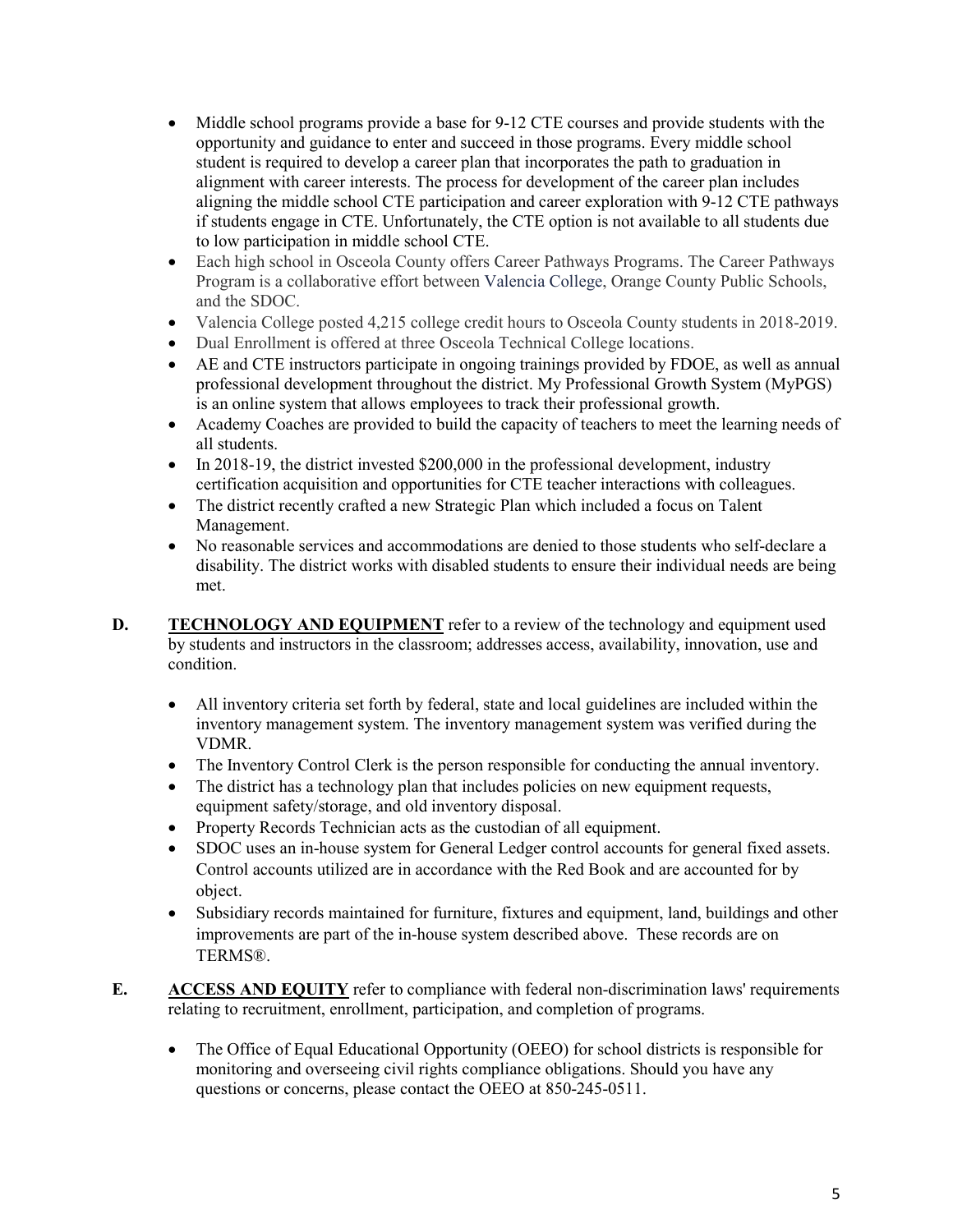- **F. RECORDS REVIEW** refers to reviewing the records and documents that evidence compliance with federal and state rules and regulations. In addition, a sampling of financial and programmatic records is reviewed.
	- Size, scope and quality review
	- CLNA –Local Market Alignment
	- MIS data quality checklists
	- District policies and procedures for finance and procurement
	- District technology plan
	- WDIS user guide
	- Student and employee handbooks
	- Inventory and procurement records
	- Memorandums of Understanding (MOUs) and articulation agreements
	- Advisory committee records agendas, sign-in sheets, etc.
	- District professional development and training records agendas, sign-in sheets, training materials, etc.
	- CTE and AE student data review
	- TABE and CASAS proctor records
- **G. FINANCIAL** refers to aspects of the federal fiscal requirements that providers must meet when expending federal funds, including financial management, procurement, inventory management and allowable costs.
	- TERMS<sup>®</sup> is used as the district's Enterprise Resource Planning (ERP) system.
	- efficient management of CTE and AE grant funds. • The district's Business & Fiscal Services Accounting Department Procedures ensures the
		- o Financial reporting
		- o Internal Controls
		- o Audit requirements
		- o Training
	- funds are available and budgeted for that account strip. If funds are not available, the system • The SDOC has budgetary controls in effect to monitor spending including a Purchase Order system, encumbrance accounts and monthly expenditure reports which show expenditures to date by function and object, outstanding encumbrances and unencumbered balances. The computer system automatically checks the budget account strip to be charged to determine if prevents requisitions that have insufficient budgets from being posted.
	- are allowable by law, and able to be funded with federal dollars. Regular meetings are held • Grant managers work closely with the district grants department to ensure all expenditures with program administrators and finance staff to determine the current financial standings of each grant, and to ensure that grant expenditures are being managed properly. Budget amendments are submitted to FDOE if the opportunity arises.
	- The SDOC has authorized the superintendent and his/her designees in the Purchasing Department to approve all purchase orders (and all internal purchase orders equal to or greater than \$3,000), provided that such funds to cover the expenditure are authorized in the budget and have not been encumbered for other expenditures, and that the purchase and purchasing procedure complies with all applicable rules and regulations. In addition, purchase orders shall not be executed for transactions that require a school board approved contract, funds \$50,000 and greater, until the Executive Director of Contract Services, Superintendent and/or School Board has approved the contract.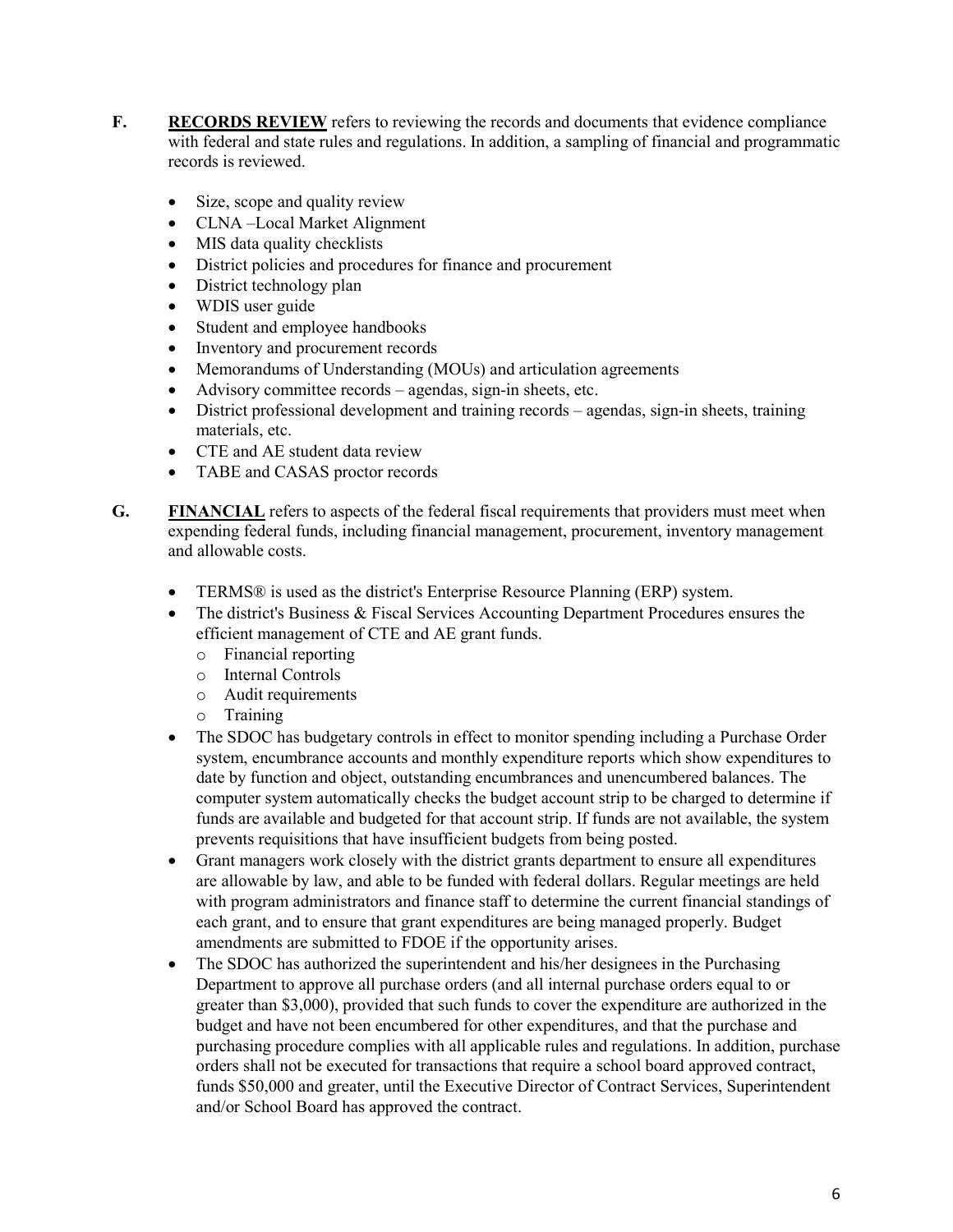review, the following non-compliance findings were discovered: • Monitoring staff conducted a budget analysis of SDOC's FDOE grants. Upon

(G1): CTE 2018-19, 2019-20, and 2020-21 budget narratives which resulted in the DOE 399 & 499 (final expenditure reports) to include the following:

- • Expenditures in several object codes (101; 220; 519; 520; 525; 622; 643; 649; 750 amendments were submitted to FDOE to authorize the new object 641; 642; 643; 644; 648 and 649) were overspent. and 790) were not previously approved by FDOE, and no record of any budgetary codes. Expenditures in object codes (102; 310; 330; 331; 369; 339; 371; 510; 622;
- Expenditures in the above-referenced object codes are deemed allowable under this federal program. Therefore, no cost recovery is required.
- H. COLLABORATION refers to the collaborative agreements, partnerships or memoranda of understanding (MOU) that are in place to benefit an agency's programs and students.
	- additional educational and job experiences to students within the district. The list of partners • SDOC has numerous collaborations and MOUs within the local community. They often offer include, but are not limited to:
		- o CareerSource Central Florida
		- o Osceola Technical College
		- o Valencia College
		- o University of Central Florida
		- o Holiday Inn Club Vacations
		- o Seminole State College
		- St. Cloud Regional Medical Center
		- o City of Kissimmee
		- o Florida Public Utilities
		- o Kissimmee Chamber of Commerce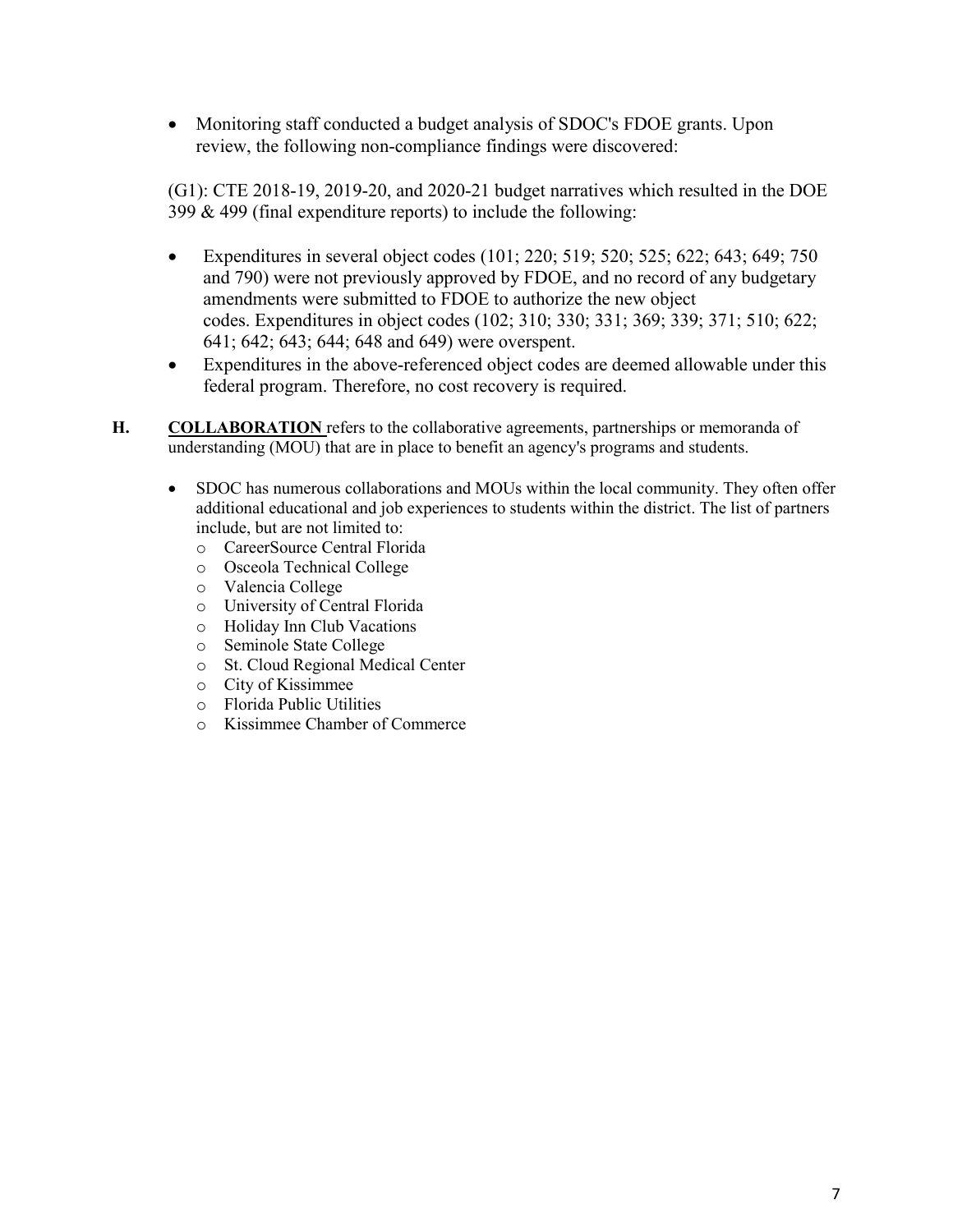#### **VIII. RESULTS**

| <b>Finding Number</b>                                          | $\mathbf{1}$                                                                                                                                                                                                                                                                                                                                                                                                                                                                                                                                                      |  |  |  |
|----------------------------------------------------------------|-------------------------------------------------------------------------------------------------------------------------------------------------------------------------------------------------------------------------------------------------------------------------------------------------------------------------------------------------------------------------------------------------------------------------------------------------------------------------------------------------------------------------------------------------------------------|--|--|--|
| Area                                                           | Financial                                                                                                                                                                                                                                                                                                                                                                                                                                                                                                                                                         |  |  |  |
| <b>Finding Summary</b>                                         | The provider failed to request a budgetary amendment for an<br>expenditure not previously approved in their original grant<br>application.                                                                                                                                                                                                                                                                                                                                                                                                                        |  |  |  |
| <b>Finding Detail</b>                                          | Monitoring staff conducted a grant budget analysis of SDOC's<br>FDOE grants. Upon review, errors were discovered within the CTE<br>Perkins 2018-19 & 2019-20, budget narratives, resulting in the DOE<br>399 & 499 (final expenditure reports) to include payments towards<br>object codes that FDOE did not approve. As a result, no budgetary<br>amendment was submitted to FDOE for approval. Although it was<br>an error in the budget narrative, the discovery will still result in a<br>finding. Therefore, no repayment of funds is required at this time. |  |  |  |
| <b>Citation</b>                                                | Violation of the Project Application and Amendment Procedures for<br>Federal and State Programs (Green Book), Section B "Project<br>Amendments."                                                                                                                                                                                                                                                                                                                                                                                                                  |  |  |  |
| Recommended/<br><b>Anticipated Corrective</b><br><b>Action</b> | The Executive Director shall provide a memo of attestation stating<br>the district accepts the finding.                                                                                                                                                                                                                                                                                                                                                                                                                                                           |  |  |  |
| Anticipated<br>completion date:                                | 11/29/2021                                                                                                                                                                                                                                                                                                                                                                                                                                                                                                                                                        |  |  |  |
| Name(s) and Title(s)<br>responsible for<br>corrective action:  | Dr. Jeffery Arnott<br>Executive Director of Secondary and Post-Secondary CTE                                                                                                                                                                                                                                                                                                                                                                                                                                                                                      |  |  |  |
| Plan accepted by:                                              | <b>Chuck Davis</b><br>Date: 11/29/2021                                                                                                                                                                                                                                                                                                                                                                                                                                                                                                                            |  |  |  |
| Status of Action Plan (to be completed by FDOE staff)          |                                                                                                                                                                                                                                                                                                                                                                                                                                                                                                                                                                   |  |  |  |
| <b>Status of CAP: Closed</b>                                   | Date:11/29/2021                                                                                                                                                                                                                                                                                                                                                                                                                                                                                                                                                   |  |  |  |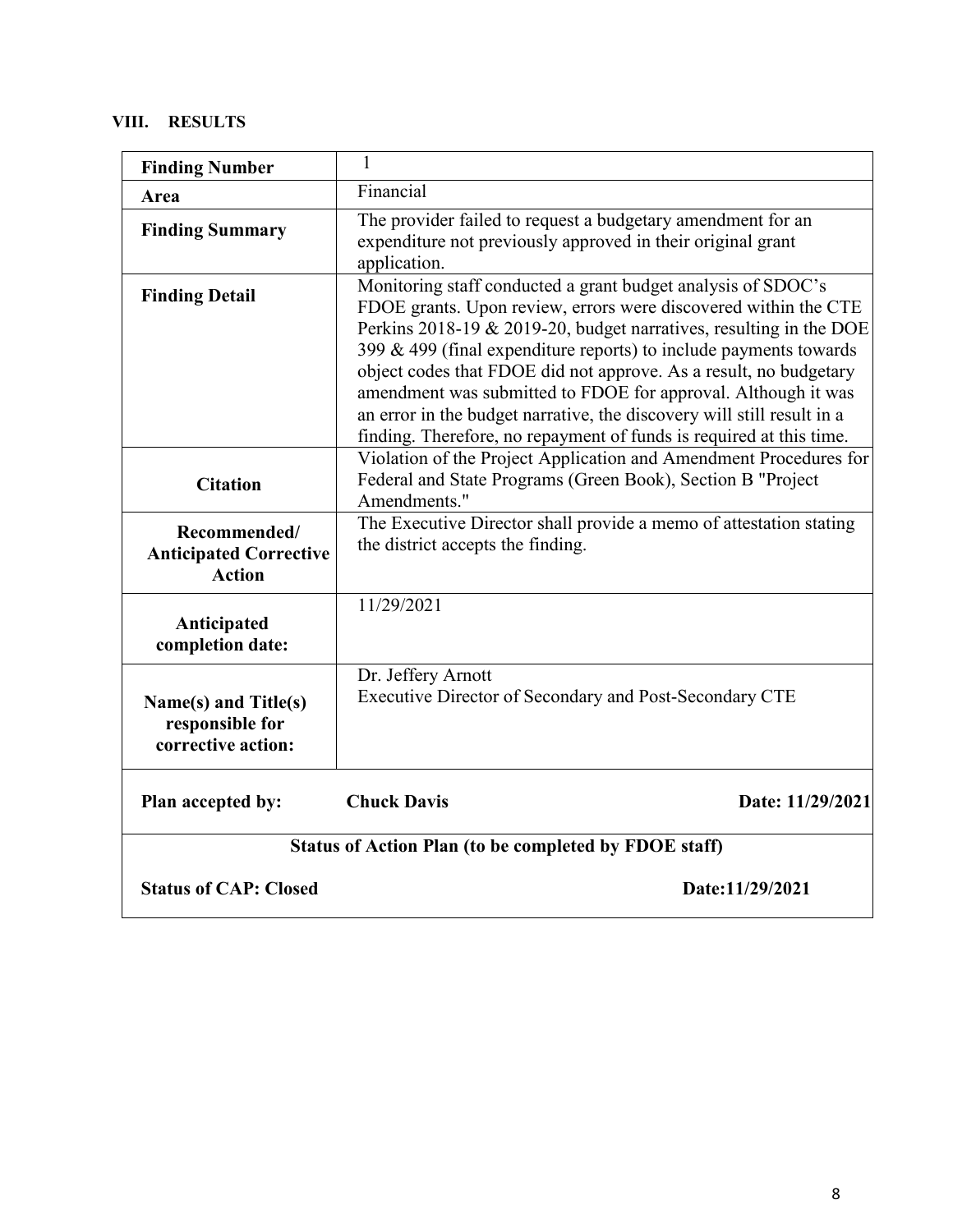#### **IX. SUMMARY**

 will be forwarded to the agency head with a copy sent to the provider designated contact person. The final Once the monitoring review is completed, including receipt of additional requested information when applicable, a preliminary report is forwarded to the provider for review. Comments are accepted and will be considered at the discretion of the FDOE monitoring team lead. Once the final report is approved, it report will be posted on the department's website at the following address: [http://fldoe.org/academics/career-adult-edu/compliance.](http://fldoe.org/academics/career-adult-edu/compliance)

 Finally, the division issues a closure letter to the agency head and designated contact person. This letter indicates that all outstanding corrective action plan items have been completed, when applicable, and that no further action is required. This letter will officially end your monitoring process.

 The monitoring team extends its appreciation to all participants of The School District of Osceola County monitoring review on behalf of the department. Special thanks is offered to Dr. Jeffery Arnott for his participation and leadership during this process.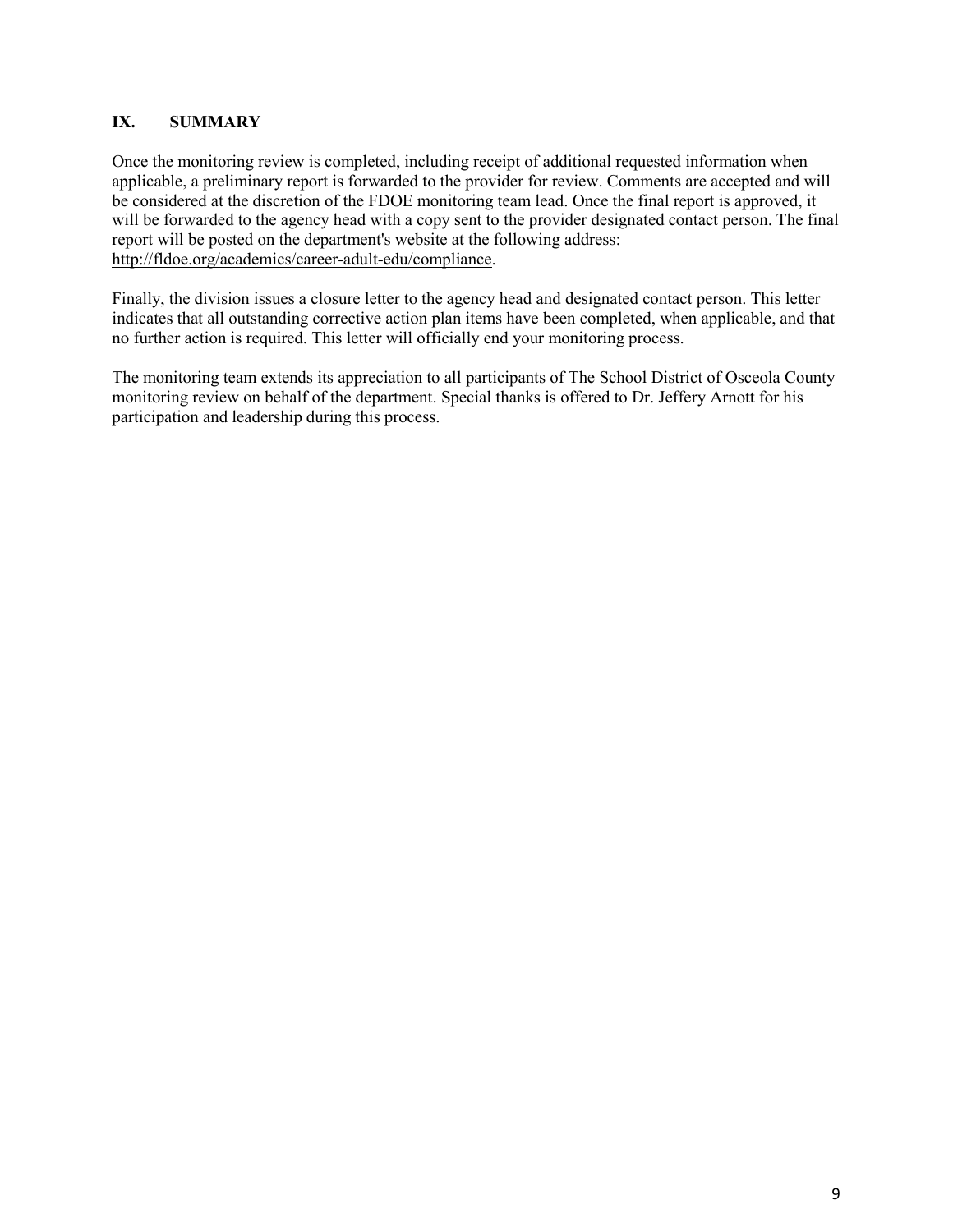#### **APPENDIX A**

#### The School District of Osceola County Career and Technical Education Risk Matrix

#### **Risk Scores Matrix for Districts Receiving Career and Technical Education (CTE) Carl D. Perkins Grants**

 Program Type: **CTE**  Agency Name: **The School District of Osceola County**  Monitoring Year: **2021-2022** 

| Metric                                                                                       | <b>Scaling</b>        | Point<br>Value   | <b>Points</b><br><b>Assigned</b> | Weight          | <b>Total Metric</b><br><b>Points</b> |
|----------------------------------------------------------------------------------------------|-----------------------|------------------|----------------------------------|-----------------|--------------------------------------|
| <b>Number of Years Since Last</b><br><b>Monitored</b>                                        | 7 or More Years       | 7                |                                  |                 |                                      |
|                                                                                              | $5-6$                 | 5                | $\mathbf{3}$                     |                 |                                      |
|                                                                                              | $3-4$                 | $\overline{3}$   |                                  | X <sub>10</sub> | 30                                   |
|                                                                                              | $0 - 2$               | 1                |                                  |                 |                                      |
|                                                                                              | <b>Upper Quartile</b> | 7                |                                  |                 |                                      |
| <b>Total Budget for all Perkins</b>                                                          | <b>Upper Middle</b>   | $\overline{5}$   |                                  |                 |                                      |
| <b>Grants Combined</b>                                                                       | Lower Middle          | 3                | 7                                | X8              | 56                                   |
|                                                                                              | Lower Quartile        | $\mathbf{1}$     |                                  |                 |                                      |
|                                                                                              | 4 or More             | $\tau$           |                                  |                 |                                      |
| <b>Number of Perkins Grants</b>                                                              | 3                     | 5                | 5                                |                 | 40                                   |
|                                                                                              | $\overline{2}$        | $\overline{3}$   |                                  | X8              |                                      |
|                                                                                              | $\mathbf{1}$          | $\mathbf{1}$     |                                  |                 |                                      |
| <b>Change in Management</b><br><b>Information Systems (MIS)</b><br>from Previous Fiscal Year | Yes                   | $\tau$           | 7                                | X <sub>6</sub>  | 42                                   |
|                                                                                              | N <sub>0</sub>        | $\theta$         |                                  |                 |                                      |
| <b>Agency CTE Program Director</b><br><b>Change from Previous Fiscal</b><br>Year             | Yes                   | $\overline{7}$   | 7                                |                 | 42                                   |
|                                                                                              | No                    | $\theta$         |                                  | <u>X6</u>       |                                      |
|                                                                                              | <b>Upper Quartile</b> | $\overline{7}$   |                                  |                 |                                      |
| <b>Unexpended Funds from all</b>                                                             | Upper Middle          | 5                |                                  |                 |                                      |
| <b>Perkins Grants Combined</b>                                                               | Lower Middle          | $\overline{3}$   | 5                                | X <sub>4</sub>  | 20                                   |
|                                                                                              | Lower Quartile        | $\mathbf{1}$     |                                  |                 |                                      |
|                                                                                              | $\Omega$              | $\boldsymbol{0}$ |                                  |                 |                                      |
| <b>Number of Findings from the</b><br><b>Office of the Auditor General</b>                   | <b>Upper Quartile</b> | $\overline{7}$   |                                  |                 |                                      |
|                                                                                              | <b>Upper Middle</b>   | 5                |                                  |                 |                                      |
|                                                                                              | Lower Middle          | $\overline{3}$   | 7                                | <u>X4</u>       | 28                                   |
|                                                                                              | Lower Quartile        | $\mathbf{1}$     |                                  |                 |                                      |
|                                                                                              | $\mathbf{0}$          | $\mathbf{0}$     |                                  |                 |                                      |
| <b>AGENCY RISK SCORE:</b>                                                                    |                       |                  |                                  |                 | 258                                  |

Data sources used for calculations: Prior to July 1, 2020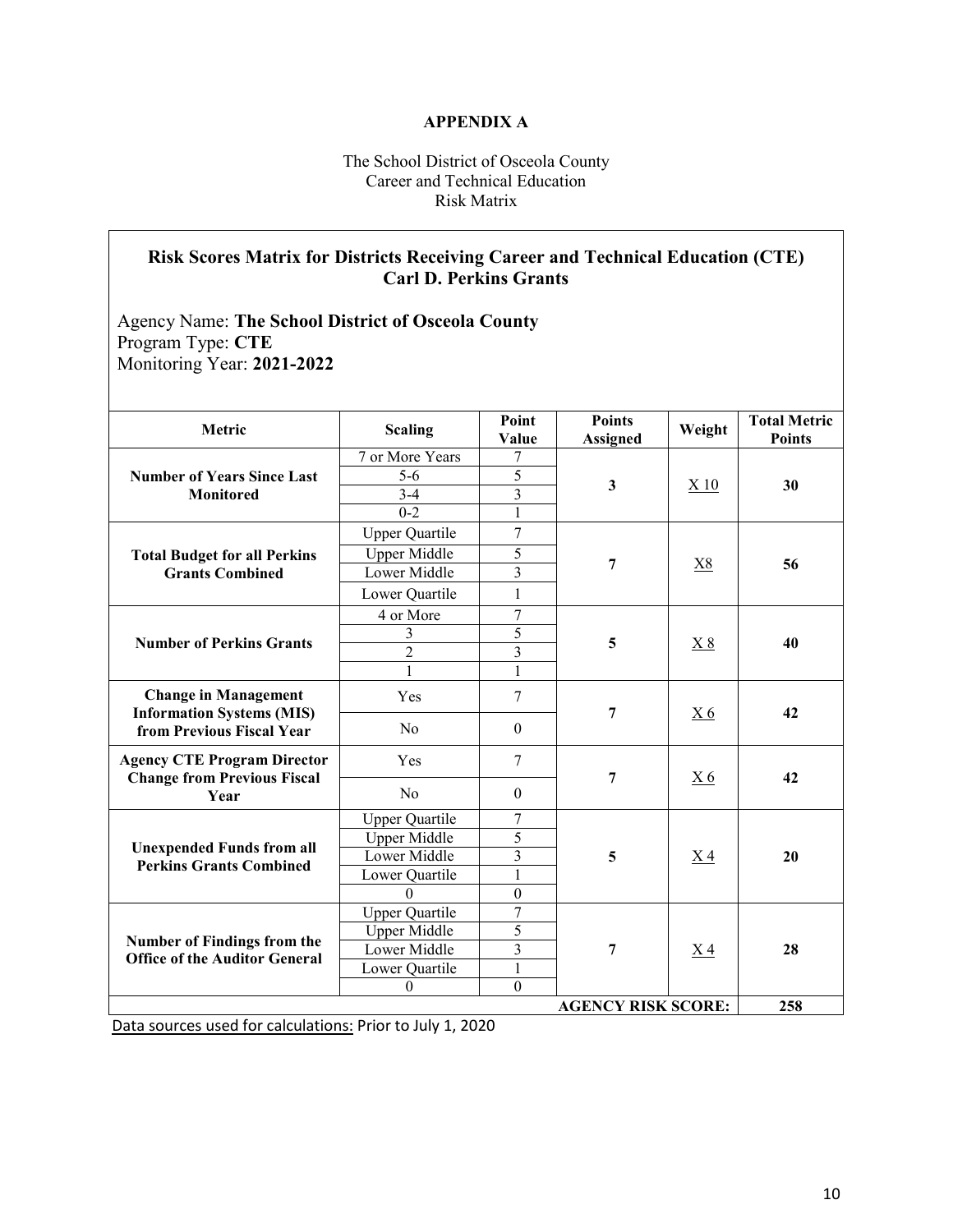#### The School District of Osceola County Adult Education Risk Matrix

## **Risk Scores Matrix for Districts Receiving Adult Education (AE) Grants**

#### Agency Name: **The School District of Osceola County**  Program Type: **AE**  Monitoring Year: **2021-2022**

| Metric                                                                  | <b>Scaling</b>                     | Point<br>Value          | <b>Points</b><br><b>Assigned</b> | Weight         | <b>Total Metric</b><br><b>Points</b> |
|-------------------------------------------------------------------------|------------------------------------|-------------------------|----------------------------------|----------------|--------------------------------------|
| <b>Number of Years Since Last</b><br><b>Monitored</b>                   | 7 or More Years                    | 7                       |                                  |                |                                      |
|                                                                         | $\overline{5-6}$                   | 5                       |                                  |                |                                      |
|                                                                         | $3-4$                              | $\overline{3}$          | $\mathbf{3}$                     | X10            | 30                                   |
|                                                                         | $0 - 2$                            | $\mathbf{1}$            |                                  |                |                                      |
|                                                                         | <b>Upper Quartile</b>              | $\overline{7}$          |                                  |                |                                      |
| <b>Total Budget for all Adult</b>                                       | <b>Upper Middle</b>                | $\overline{5}$          |                                  |                |                                      |
| <b>Education Grants Combined</b>                                        | Lower Middle                       | $\overline{3}$          | 7                                | X8             | 56                                   |
|                                                                         | Lower Quartile                     | $\mathbf{1}$            |                                  |                |                                      |
|                                                                         | 4 or More                          | $\overline{7}$          |                                  |                |                                      |
| <b>Number of Adult Education</b>                                        | $\overline{\mathbf{3}}$            | $\overline{5}$          |                                  |                |                                      |
| <b>Grants</b>                                                           | $\overline{2}$                     | $\overline{\mathbf{3}}$ | 5                                | X8             | 40                                   |
|                                                                         | 1                                  | $\mathbf{1}$            |                                  |                |                                      |
| <b>Change in Management</b><br><b>Information Systems (MIS) from</b>    | Yes                                | $\overline{7}$          | 7                                | X <sub>6</sub> | 42                                   |
| <b>Previous Fiscal Year</b>                                             | No                                 | $\boldsymbol{0}$        |                                  |                |                                      |
| <b>Agency AE Program Director</b><br><b>Change from Previous Fiscal</b> | Yes                                | 7                       | $\overline{7}$                   | X <sub>6</sub> | 42                                   |
| Year                                                                    | No                                 | $\theta$                |                                  |                |                                      |
|                                                                         | <b>Upper Quartile</b>              | $\overline{7}$          |                                  |                | 28                                   |
| <b>Unexpended Funds from all</b>                                        | <b>Upper Middle</b>                | $\overline{5}$          | $\overline{7}$                   | X <sub>4</sub> |                                      |
| <b>Adult Education Grants</b>                                           | Lower Middle                       | $\overline{3}$          |                                  |                |                                      |
| <b>Combined</b>                                                         | Lower Quartile                     | $\mathbf{1}$            |                                  |                |                                      |
|                                                                         | $\Omega$                           | $\overline{0}$          |                                  |                |                                      |
|                                                                         | <b>Upper Quartile</b>              | $\overline{7}$          |                                  |                |                                      |
| <b>Number of Findings from the</b>                                      | <b>Upper Middle</b>                | 5                       |                                  |                |                                      |
| <b>Office of the Auditor General</b>                                    | Lower Middle                       | $\overline{3}$          | 7                                | $X_4$          | 28                                   |
|                                                                         | Lower Quartile                     | $\mathbf{1}$            |                                  |                |                                      |
|                                                                         | $\Omega$                           | $\overline{0}$          |                                  |                |                                      |
|                                                                         | <b>Target Not Met</b>              |                         |                                  |                |                                      |
|                                                                         | on $3$ of $3$                      | 5                       |                                  |                |                                      |
|                                                                         | Indicators                         |                         |                                  |                | 24                                   |
| <b>Adult Education Program</b><br><b>Improvement Plan (AEPIP)</b>       | <b>Target Not Met</b>              |                         |                                  |                |                                      |
|                                                                         | on $2$ of $3$                      | $\overline{3}$          | $\overline{\mathbf{4}}$          | X <sub>6</sub> |                                      |
|                                                                         | Indicators                         |                         |                                  |                |                                      |
|                                                                         | <b>Target Not Met</b><br>on 1 of 3 |                         |                                  |                |                                      |
|                                                                         | Indicators                         | $\mathbf{1}$            |                                  |                |                                      |
|                                                                         | All targets met                    | $\overline{0}$          |                                  |                |                                      |
|                                                                         |                                    |                         |                                  |                | 290                                  |
|                                                                         |                                    |                         | <b>Agency Risk Score</b>         |                |                                      |

Data sources used for calculations: Prior to July 1, 2020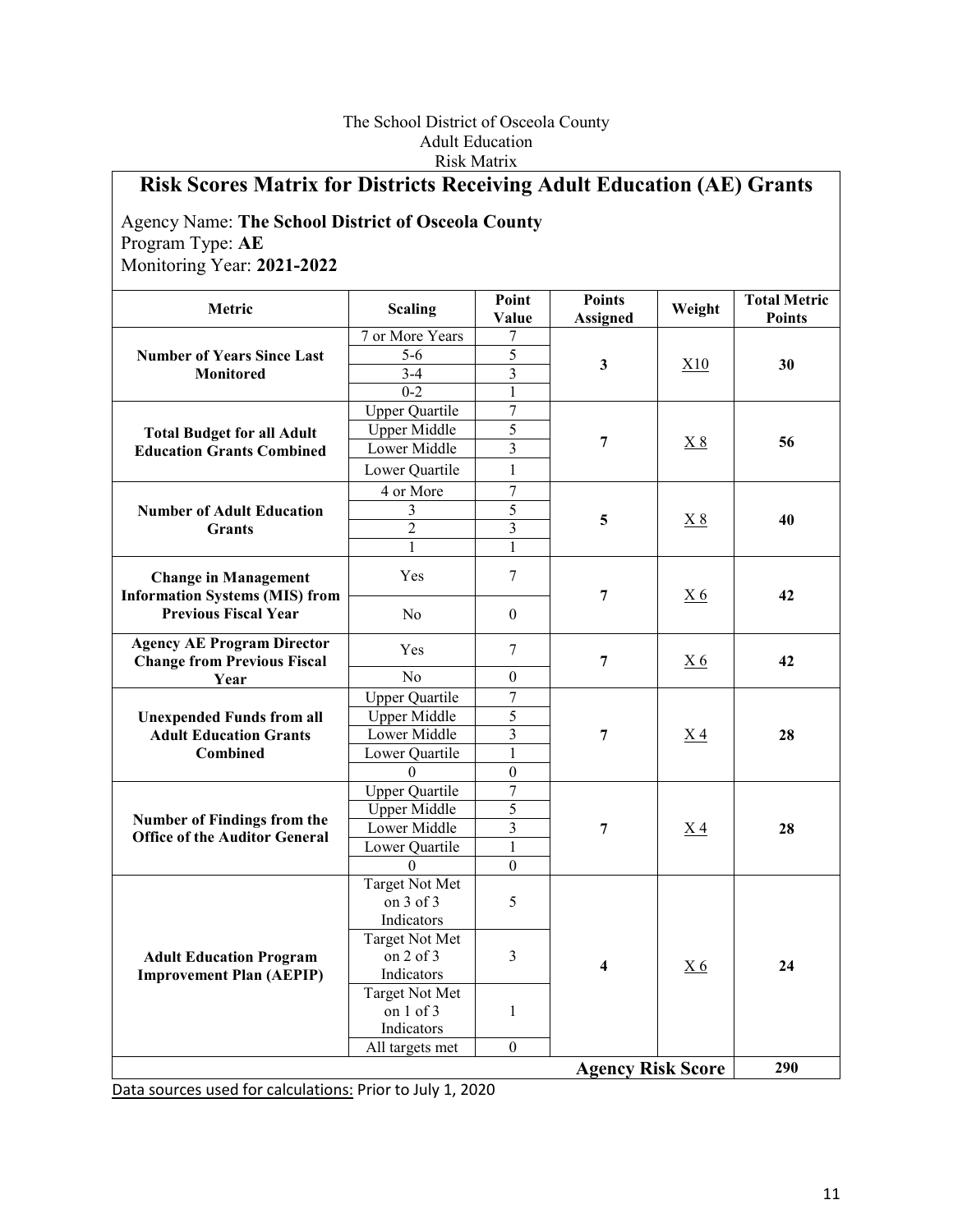Technical College (oTECH), and the Adult Learning Center of Osceola (ALCO). The district-level division has 17 employees, led by Dr. Jeffery Arnott, who joined the department on July 1, 2020, who are willing and ready to support our stakeholders and community partners to expand opportunities for our students. Fourteen of the division's staff were hired after the arrival of Dr. Arnott and come with a The School District of Osceola County, Division of Career and Technical Education (CTE), has the proud distinction to contribute to the success of our K-12 Career and Technical Education programs, Osceola diverse set of skills that has allowed us to be creative in our approach.

 The Division of CTE is currently working to establish a CTE academy at each of its eight comprehensive high schools. During the 20-21 school year, the Osceola Business Academy was the first to open its doors at Poinciana High School. This past year, we provided rising 9th graders the opportunity to earn a halfcredit before entering the academy. Over the next four years, we are introducing an academy to the other seven high schools by introducing an aviation academy at Osceola High School for the 22-23 school year.

 During the 2020-21 school year, CTE earned over 2,400 CAPE industry credentials, 200 more than the previous year. During that time, CTE has created a more efficient way to collect and report data and added several separations of duties to ensure its accuracy. CTE has put a more efficient method to monitor federal grants and inventory processes with additional layers of accountability to prevent audit findings.

 continue their education, ALCO hired and an additional two career counselors who will work closely with At ALCO, we presented rapid credential programming with the introduction of Integrated Educational Trainings known as IETs. To help us expand these programs, ALCO partnered with the Central Florida Urban League, and Osceola County Commissioners have provided training dollars and school-age childcare services. ALCO has introduced an Adult High School program this year to reach more students. This past year, ALCO served over 4,000 students. With some restructured marketing, we were one of a handful of programs that saw increased student enrollment. ALCO continues to expand our reach by providing adult education services for companies such as Touchless Boat Covers and the Youth Build program at Valencia College. To meet the needs of students who are ready to enter the workforce or employers, Valencia College, and oTECH to ensure students have a seamless transition in their next career move.

 the past two years, including welding. oTECH is working closely with our high schools to expand our dual enrollment opportunities for students who want to enter a career after high school. oTECH provides oTECH is proud to announce the introduction of their first full apprenticeship in carpentry in conjunction oTECH serves 1,000 students with three campuses in Osceola County, has added several programs over transportation for students. This past year, oTECH students earned 144 recognized industry credentials. with Balfour Beatty. oTECH plans to expand its manufacturing, medical, and public safety presence in Osceola County over the next two years.

 employees. This year, CTE introduces AVID in the CTE classroom and AVID for Higher Ed to ALCO and oTECH. AVID is a program that works on study habits that prepares students for the classroom. CTE is working with the Center of Work Ethic and Josh Davies to customize soft skills training for teachers and students to meet the needs of our local employers. CTE has hired two instructional coaches to assist our teachers in the high schools, adult education, and the technical college to become the best instructions Committees (PLC) to build a culture of improving instruction through data research and collaboration. The CTE division is proud to provide top-quality professional development and coaching for our possible. And to top it off, we have successfully hosted monthly district-wide Professional Learning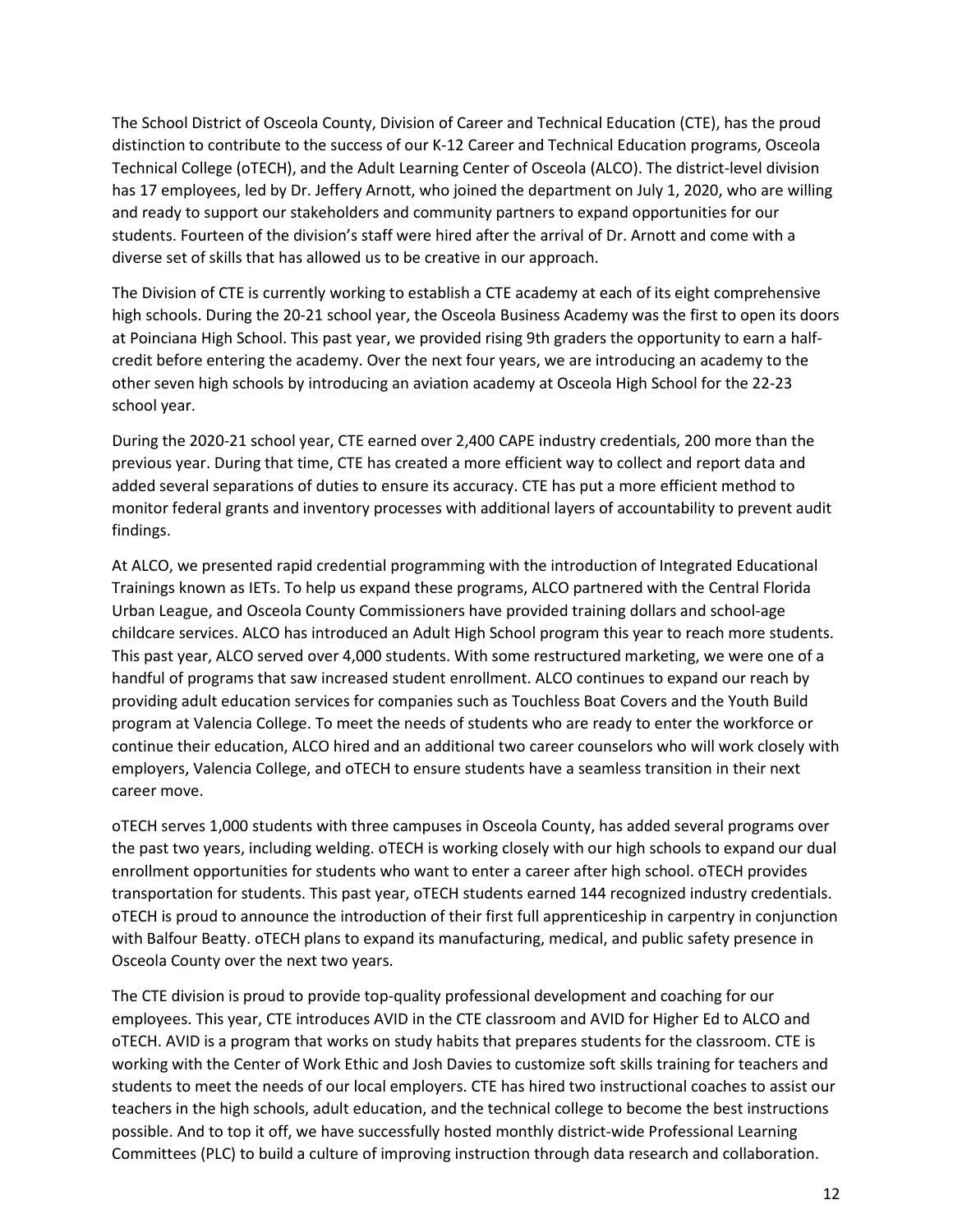moving our programs to become the leaders of career, adult, and technical education in Metro Orlando. All three units work together to promote career education under the umbrella of #SkillUpOsceola! In conjunction with the Greater Chamber of Kissimmee /Osceola County, this brand is the first step in